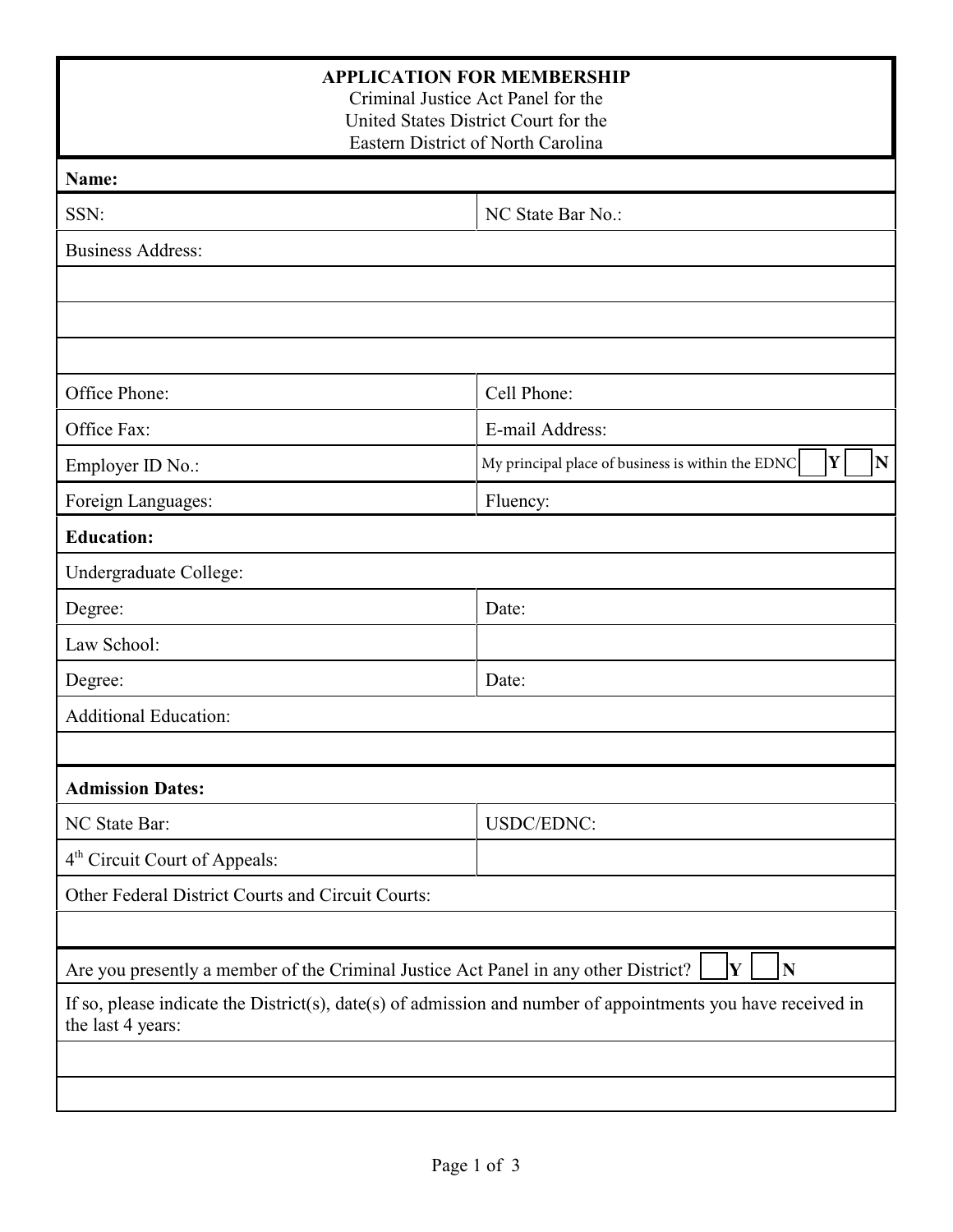| Please answer the following questions as completely as possible.<br>You may answer in the space provided or attach additional sheets as necessary.                                                                   |
|----------------------------------------------------------------------------------------------------------------------------------------------------------------------------------------------------------------------|
| Y<br>N<br>Have you ever been disciplined by a state bar?<br>If so, what were the circumstances?<br>1.                                                                                                                |
|                                                                                                                                                                                                                      |
|                                                                                                                                                                                                                      |
| Were you a previous member of the EDNC CJA Panel? $\mathbf{y}$ $\mathbf{y}$<br>2.<br>If so, what were the<br>circumstances of you leaving the panel?                                                                 |
|                                                                                                                                                                                                                      |
|                                                                                                                                                                                                                      |
|                                                                                                                                                                                                                      |
| Have you ever been a member of a CJA Panel in another District?<br>3.<br>Have you ever left that panel?<br>Y<br>$\mathbf N$<br>If so, what were the circumstances?                                                   |
|                                                                                                                                                                                                                      |
|                                                                                                                                                                                                                      |
|                                                                                                                                                                                                                      |
| Summarize your experience in the representation of federal criminal defendants. State the number of<br>4.<br>federal criminal cases you have handled showing the number of jury trials, guilty pleas and dismissals. |
|                                                                                                                                                                                                                      |
|                                                                                                                                                                                                                      |
|                                                                                                                                                                                                                      |
|                                                                                                                                                                                                                      |
| Have you had experience in federal district court with motions for post-trial relief in criminal cases?<br>5.<br>IY<br>Please describe your experience.<br>If so, how many?                                          |
|                                                                                                                                                                                                                      |
|                                                                                                                                                                                                                      |
|                                                                                                                                                                                                                      |
|                                                                                                                                                                                                                      |
| How many appeals of federal criminal cases have you handled?<br>$\mathfrak{b}$ .                                                                                                                                     |